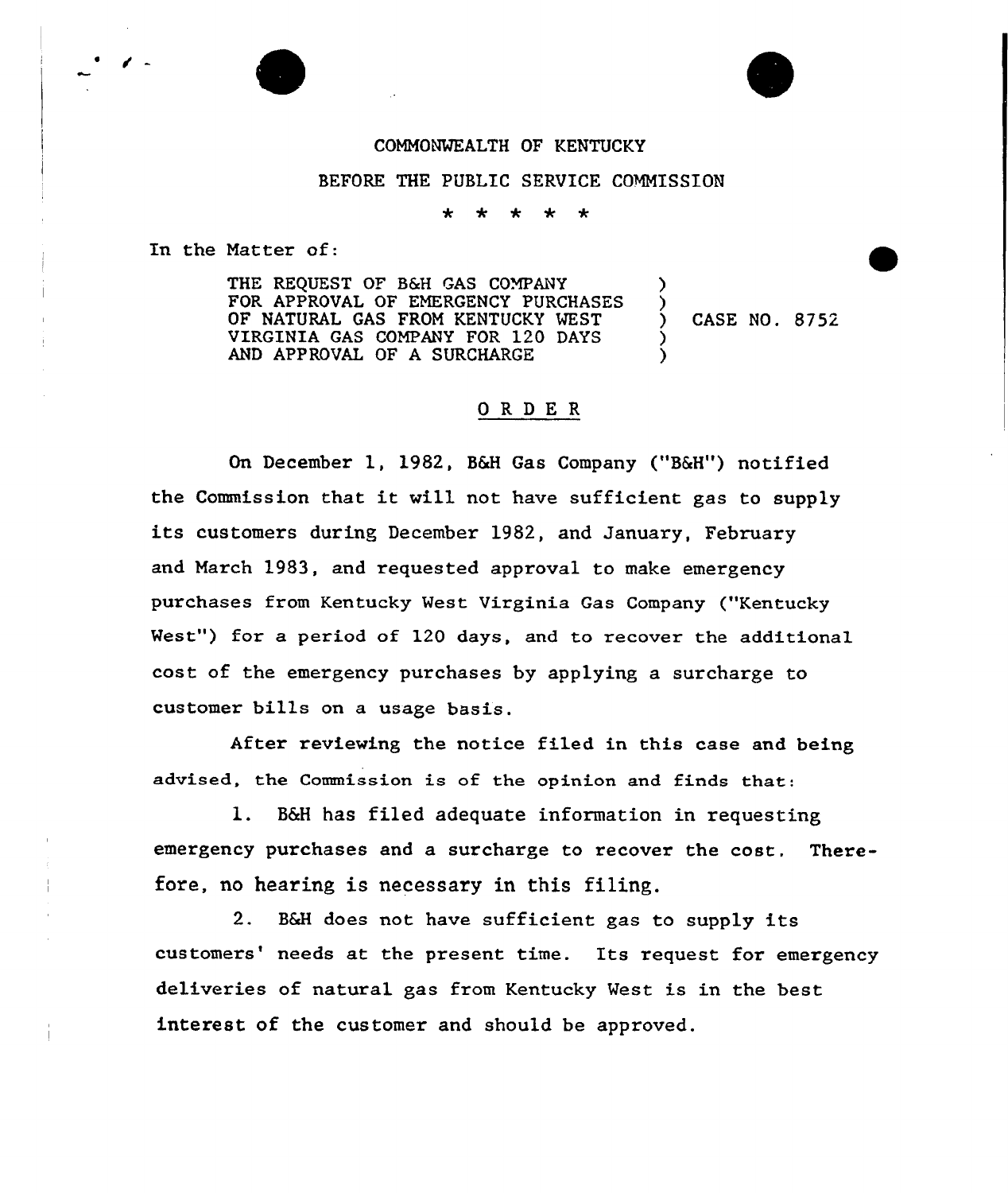3. The rate to be charged for the emergency purchases will be the same rate charged city gate customers under rate schedule CSS-1 of Kentucky Vest's FERC Tariff No. l. At this time the rate is  $$3.4745$  per dekatherm. B&H should notify the Commission if its supplier's rate is increased or decreased so that B&H can adjust its surcharge accoxdingly.

4. The additional cost for the emexgency purchases wi11 be approximately 913,252 and should be collected in the form of a surcharge to be added to the existing rates of B&H. The surcharge should be 60.47 cents per Mcf and should be applied to the billing for the months of January, February, March, and April 1983.

5. B&H should maintain its records in such a manner that at the end of April 1983 any overcollection or undexcollection can be readily determined.

6. B6H should file with the Commission a statement of gas costs and revenues collected at the end of Apri1 1983, and, if necessary, a plan to balance its account with Kentucky West.

IT IS THEREFORE ORDERED that B6H's request to make emergency gas purchases from Kentucky West is in the public interest and is hereby approved for a period of 120 days beginning December 1, 1982.

IT IS FURTHER ORDERED that B6H shall recover the additional cost of emergency purchases from Kentucky Meet in the

 $-2-$ 

 $\lambda_{\rm{max}}$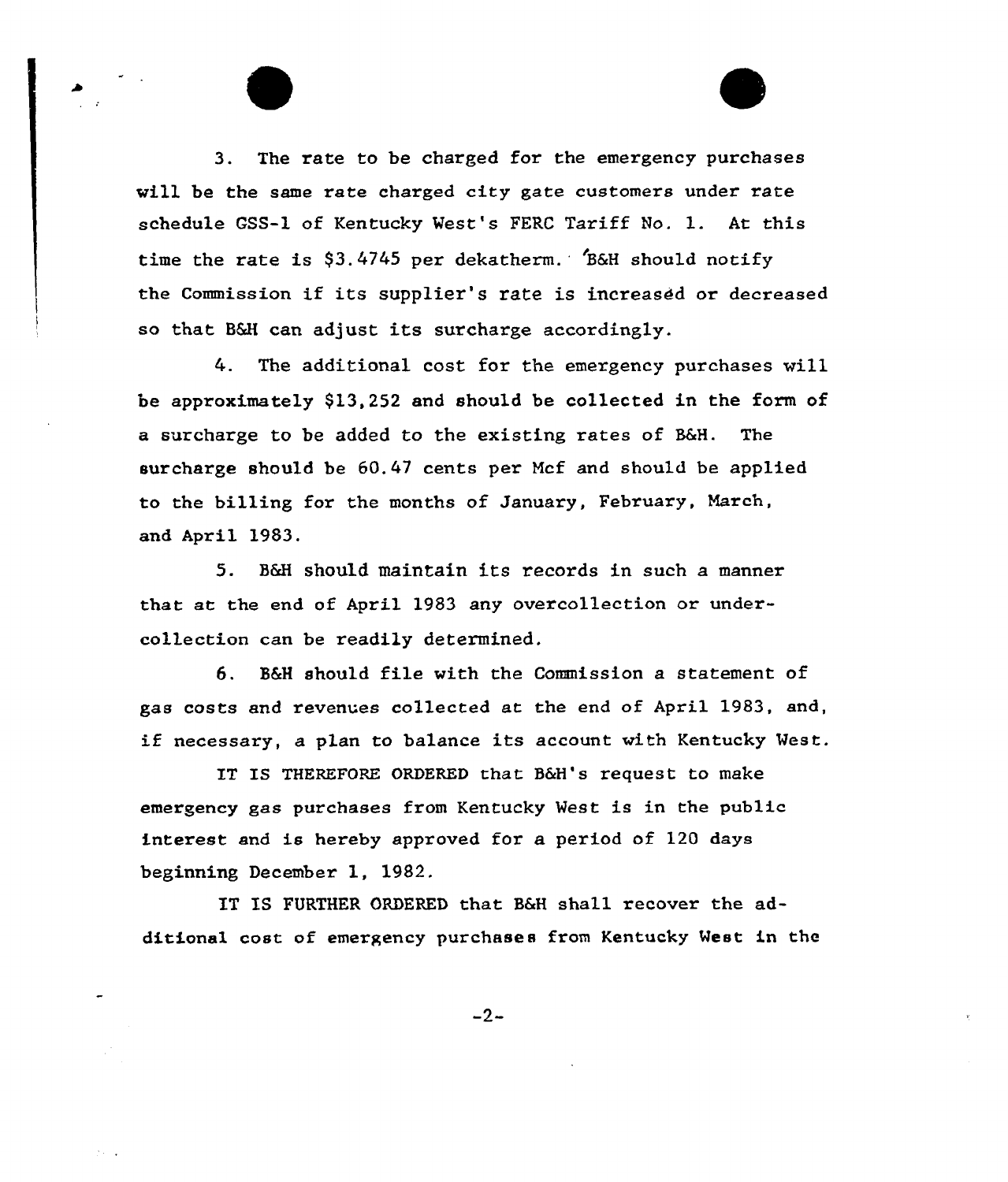form of a surcharge to be added to the present rates now being charged by BAH. The amount of the surcharge shall be 60.47 cents per Ncf and shall be applied to the billings for the months of January, February, March and April 1983.

IT IS FURTHER ORDERED that B6H shall notify the Commission if its supplier's rate is increased or decreased so that B&H can adjust its surcharge accordingly.

IT IS'URTHER ORDERED that B&H shall maintain its records in such a manner that at the end of April 1983 any overcollection or undercollection can be readily determined.

IT IS FURTHER ORDERED that B6H shall file with the Commission a statement of gas costs and revenues collected at the end of April 1983, and, if necessary, <sup>a</sup> plan to balance its account with Kentucky Mest.

IT IS FURTHER ORDERED that within 30 days from the date of this Order B6H shall file its revised tariff sheets setting out the rates approved herein.

Done at Frankfort, Kentucky, this 13th day of January, 1983.

PUBLIC SERUICE COMMISSION

Chairman

Vice Chairman /

Commissioner J

ATTEST:

**Secretary**